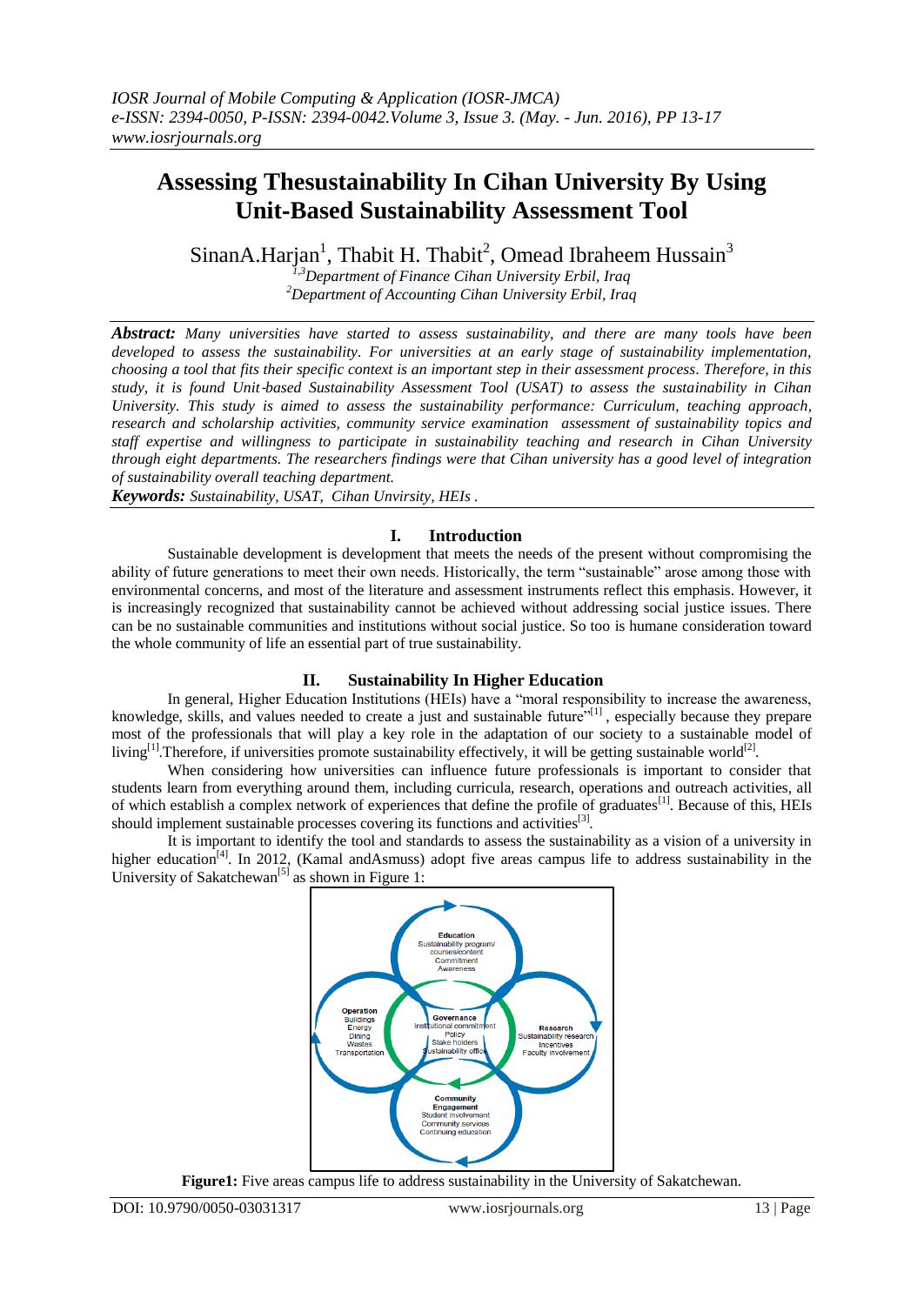Furthermore, sustainability education often engages students in practical activities such as campus greening initiatives; sustainable technology competitions; field visits to learn about sustainable practices; expanded environmental studies courses; and explorations of how society, nature and economics interact through global studies<sup>[6], [7], [8], [9]</sup>. So, it is important to provide education sustainability in higher education.

Several key competencies for sustainability education that have consistently emerged from the educational literature over the past two decades were recently identified and synthesized by (Wiek et al. ,  $2011)^{[10]}$ .

#### **III. Comparing Assessment Tools**

There are many deferent tools to assess the sustainability in higher education. As indicated by Lozano there are three main approaches for assessing and reporting sustainability in organizations: accounts, narrative assessments and indicator-based. Each of them has strengths and weaknesses, but "in general, indicator-based assessments have an overall higher performance and are more easily measurable and comparable than the other two approaches because they tend to be more objective"<sup>[11]</sup>.

The tools were analyzed considering the attributes proposed by (Shriberg , 2002), and were compared as to their complexity, weighing method, major weaknesses and strengths, and potential field or scope of application. According to (Shriberg , 2002) the "ideal" cross-institutional sustainability assessment tools have attributes<sup>[4]</sup> as shown in table1.

| <b>Attributes</b>                      | <b>Explanation</b>                                                                                                                                                                                     |
|----------------------------------------|--------------------------------------------------------------------------------------------------------------------------------------------------------------------------------------------------------|
| They identify important issues         | They address contextually appropriate issues related to campus sustainability                                                                                                                          |
| They are calculable and comparable     | They must be based on measurement methods that are "flexible enough to<br>capture organizational complexities and differences", but that are also<br>specific and comparable.                          |
| They measure processes and motivations | Considering that sustainability is a process of continual improvement.                                                                                                                                 |
| They stress comprehensibility          | They must be comprehensive to a broad audience. It is important that<br>methods and results are presented in a clear manner, enabling both the<br>verification and effective communication of results. |

**Table1:** the attributes of sustainability assessment tools

In this study, there are tools will be compared according to (Shriberg , 2002), (Lozano, 2006) and (Gomez et al , 2015) in Table2. Then, one of these tools will choose to apply in Cihan University.

| <b>Tools</b>                                                     | <b>Comparison</b>                                                                                                                                                                                                                 |
|------------------------------------------------------------------|-----------------------------------------------------------------------------------------------------------------------------------------------------------------------------------------------------------------------------------|
| TheSustainability Assessment Questionnaire<br>(SAO)              | The SAO offers its users a comprehensive definition of sustainability in higher<br>education as well as providing a snapshot of institutions on the path to                                                                       |
| The Auditing Instrument for Sustainability in                    | sustainability. It covers 7 critical dimensions of higher education $[12]$ .<br>AISHE is also a tool that can foster participation in the auditing process. There are                                                             |
| Higher Education (AISHE)                                         | 20 criteria within five fields of attention[13].                                                                                                                                                                                  |
| Graphical Assessment of Sustainability in<br>Universities (GASU) | The GASU was designed to facilitate the analysis, longitudinal comparison and<br>benchmarking of universities' sustainability efforts and achievement. It makes use<br>of indicators grouped under 4 dimensions <sup>[11]</sup> . |
| Unit-based Sustainability Assessment Tool                        | The USAT is designed to established to what level universities have integrated                                                                                                                                                    |
| (USAT)                                                           | sustainability concerns in teaching, research and community service <sup>[4]</sup> .                                                                                                                                              |

Table2 illustrates four deferent tools designing to assess sustainability in higher education specially, universities. These tools have many attributions shown in Table1 therefore in this study the authors choose the USAT to measure the sustainability in Cihan University.

## **IV. Unit-Based Sustainability Assessment Tool (Usat)**

According to (Togo and Lotz‐Sisitka, 2009), The USAT is designed to established to what level universities have integrated sustainability concerns in teaching, research and community service, but also considers organizational level and management unit contributions, student initiatives and policy statements (similar to SAQ, AISHE and GASU). Like these other three tools, it is an indicator‐based tool. It is divided into four parts for ease of administration<sup>[14]</sup>:

**First Part**: pays particular attention to the core mission of universities and covers curriculum, teaching approach, research, community service activities, examinations/ assessment and staff expertise. It is targeted at heads of teaching departments (HODs) to give their impression on the indicators.

**Second Part**: deals with other university operations and the management of the university, including the estates division and management divisions such as human resources, planning and research.

**Third Part**: deals with student activities which may be linked to, or independent of the other parts.

**Final Part**: focuses on policy including institutional written statements.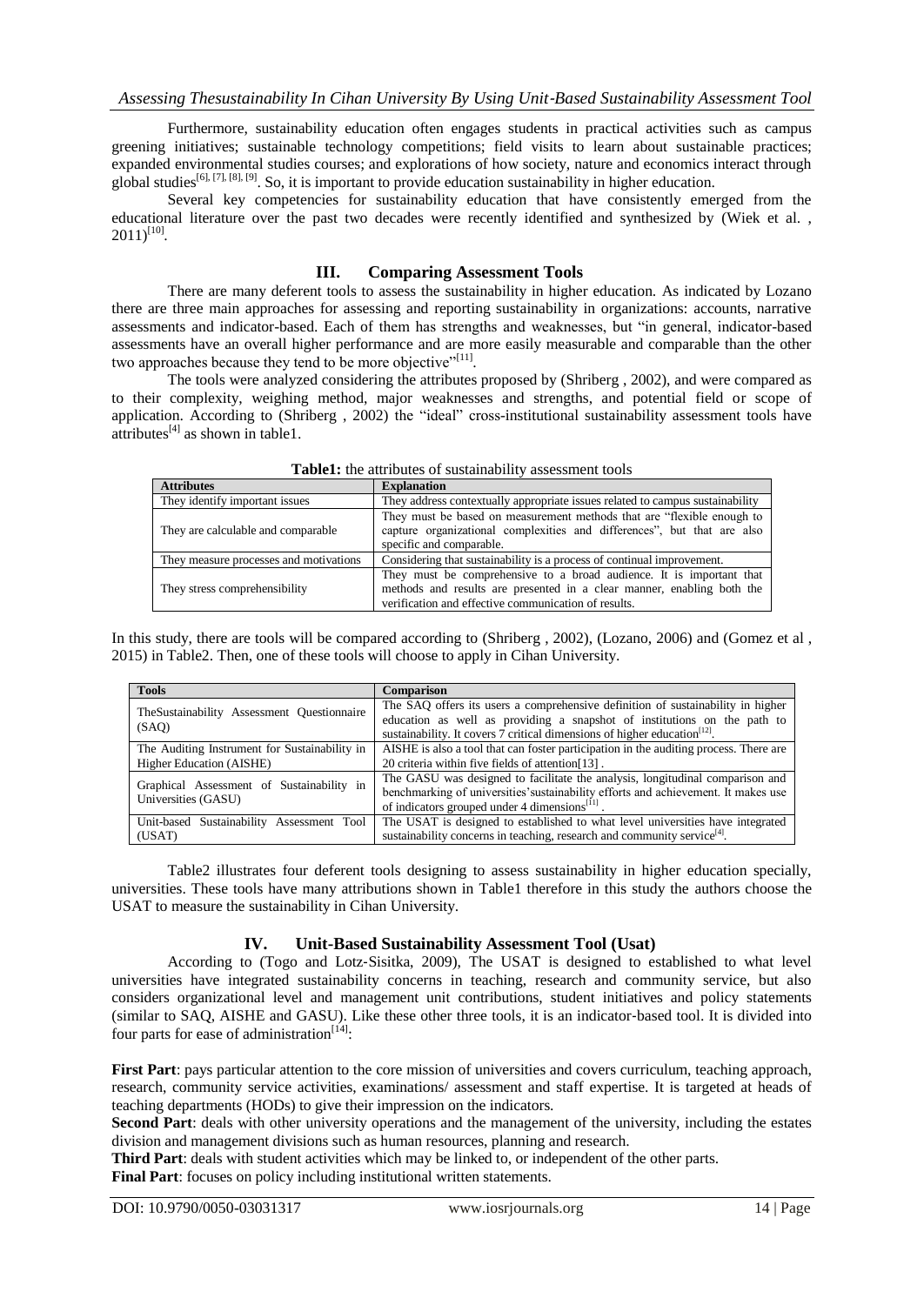### **Indicators in First Part of USAT (Teaching Part)**

The first part of the USAT is for use in academicdepartments, or research and teaching units. It makes use oftwenty eight indicators grouped under six clusters[14]. Therefore, the study focuses on teaching departments. These Clusters are:

- 1. Curriculum
- 2. Teaching approach
- 3. Research/ and scholarship activities
- 4. Community service
- 5. Examination / assessment of sustainability topics
- 6. Staff expertise and willingness to participate in sustainability teaching and research.

### **Indicators of Second Part of USAT (Operation Part)**

The second part is dedicated to other university operations and management practices. The design of the USAT Part B was modelled on the operations section of the  $SAQ^{[12]}$ . It covers university operations that fall outside of teaching, research and community service. These include waste management practices, air pollution, energy, water conservation, landscaping, pest management, transportation programs and purchasing. The operations section also requires the assessor to indicate prime project areas and to show where he/she does not have adequate information regarding the practice $^{[14]}$ .

#### **Indicators of third Part of USAT (Student Involvement)**

The indicators in the USAT Part C include assessment of student involvement in voluntary activities related to sustainability, student orientation programs and career counseling, student politics and governance for sustainability, collaboration of students and management on sustainability issues, and student involvement in sustainability practices in residences (amongst others). The USAT indicators therefore cover voluntary activities by students, as well as student support, student organizations and governance systems<sup>[14]</sup>.

### **Indicators of Fourth Part of USAT (Policy and written statements)**

This part of the USAT is designed to assess sustainable development related policy at various levels, and other university written statements. It also partly draws from the  $SAQ^{[12]}$ . It is targeted at university managers. At national level, the part focuses on integration of sustainability in higher education policy and the degree to which such higher education policy is shaped by national and global sustainability issues and policy.

#### **Why Using USAT to assess in this study?**

There are several reasons to use this tool to measure the sustainability in universities particularly, in this study at Cihan University. First of all, USAT is an initiative supported by the United Nations Environment Program (UNEP) and Mainstreaming Environment and Sustainability into African Universities (MESA). It is also, used for the development and use of educational tools that aim towards Sustainability Development in universities. This tool can be used (independently) by different units/faculties at a given university. Finally, it provides the option to integrate or compare all the assessed units, thus giving a total score for the institution<sup>[3]</sup>.

## **V. Framework Of Sustainability Adoption In Cihan**

Because the study aims to assess the sustainability over the departments in Cihan University, the authors apply the USAT to assess the sustainability through focusing on teaching part. The study involves eight departments: Finance, Business, Health Administration, Accounting, Law, Media, Biology,and Engineering. Therefore, the framework for the assessment of this study will be shown in Figure2.



**Figure2:** Sustainability Assessment Tool Adopted in Cihan University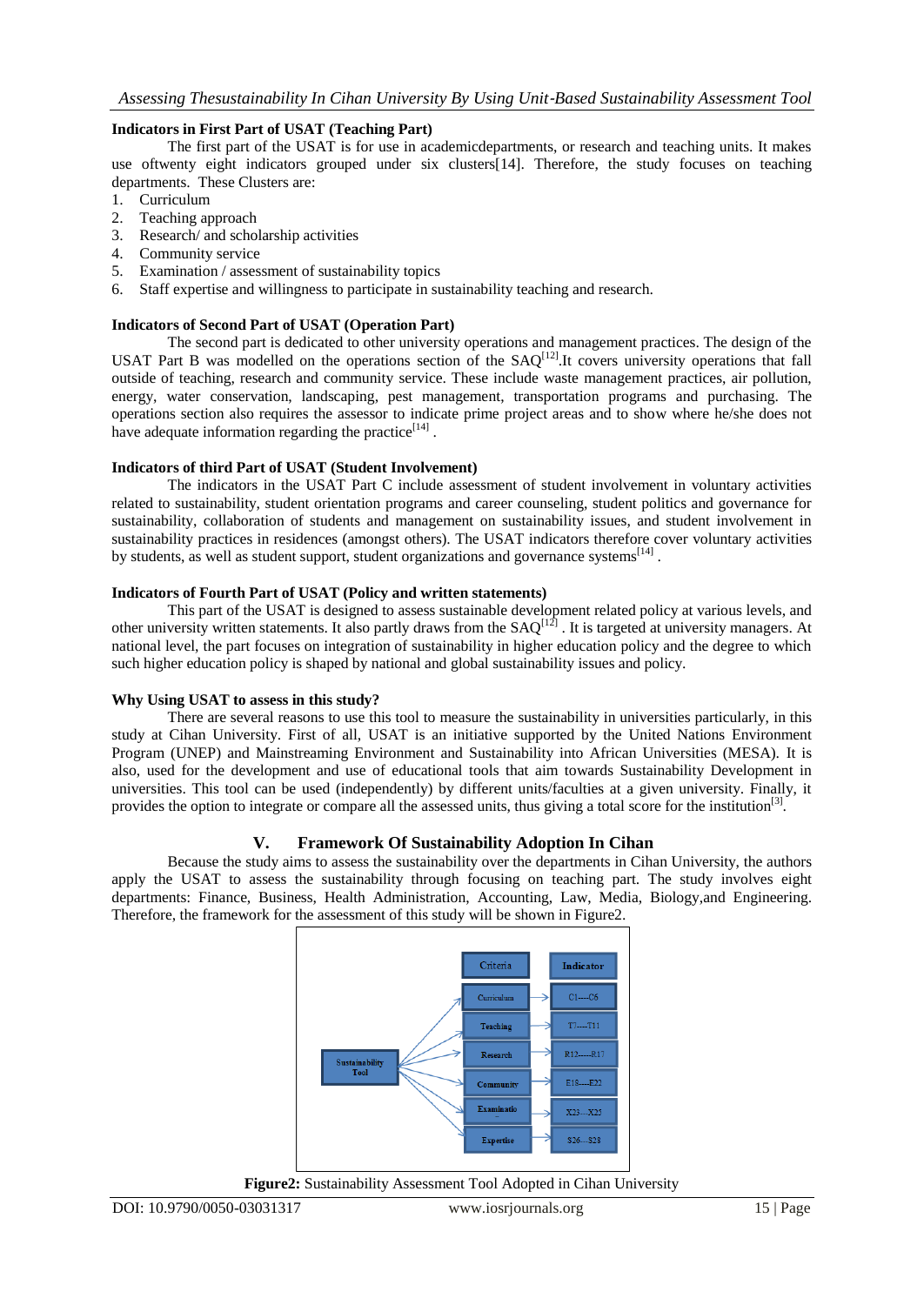As shown in the figure above, for each cratian there are many inidators. Therefore, the authors gave each indicator sample such C1 to make it easy.

#### **VI. Data Analysis**

The researchers distributed 75 questionnaires with 28 questions to 75 employees in Cihan University. They use statistical analysis to measure the sustainability in each department. In Figure3, It shows both the total performance of each of the departments and the scores for each of the indicators per department. In Figure4, it easy to see the average of each department and the total average of the university.



**Figure3:** the overall departmental performance



**Figure4:** Average sustainability performance per department (%).

Figure 3 and 4 allow for a quick identification of departments with high integration and those with low integration of sustainability. In both graphs, it is easy to recognise that the Finance Department has the highest integration of sustainability in its operations while Business has the lowest. In universities moving towards sustainability, the USAT is therefore providing a quick way of determining the status quo in integration of sustainability, which is the starting point in implementing or promoting sustainability.

#### **VII. Conclusion**

In this paper, the results of USAT Tool Assessment of the questionnaires indicate the following:

- Finance department has 86%, that is mean it has the highest integration of sustainability in its operations.
- Business Administration has 63%, that's mean it is typical but not good enough in the sustainability because it has the lowest integration of sustainability.
- Other departments has a good percentage of integration of sustainability in their teaching part
- From this paper it can be seen that the Data from assessments using the USAT are easy to represent, understand and compare, and can easily be discussed at for example staff meetings.
- The other advantage of USAT is that it allows for assessment of the institution in constituent parts and analyses these separately before building up the whole picture again, thus allowing for a capturing of the specific contribution and diversity of individual departments.
- Finally, Cihan University has a good way to get high integration of sustainability because it obtains overall 73%.